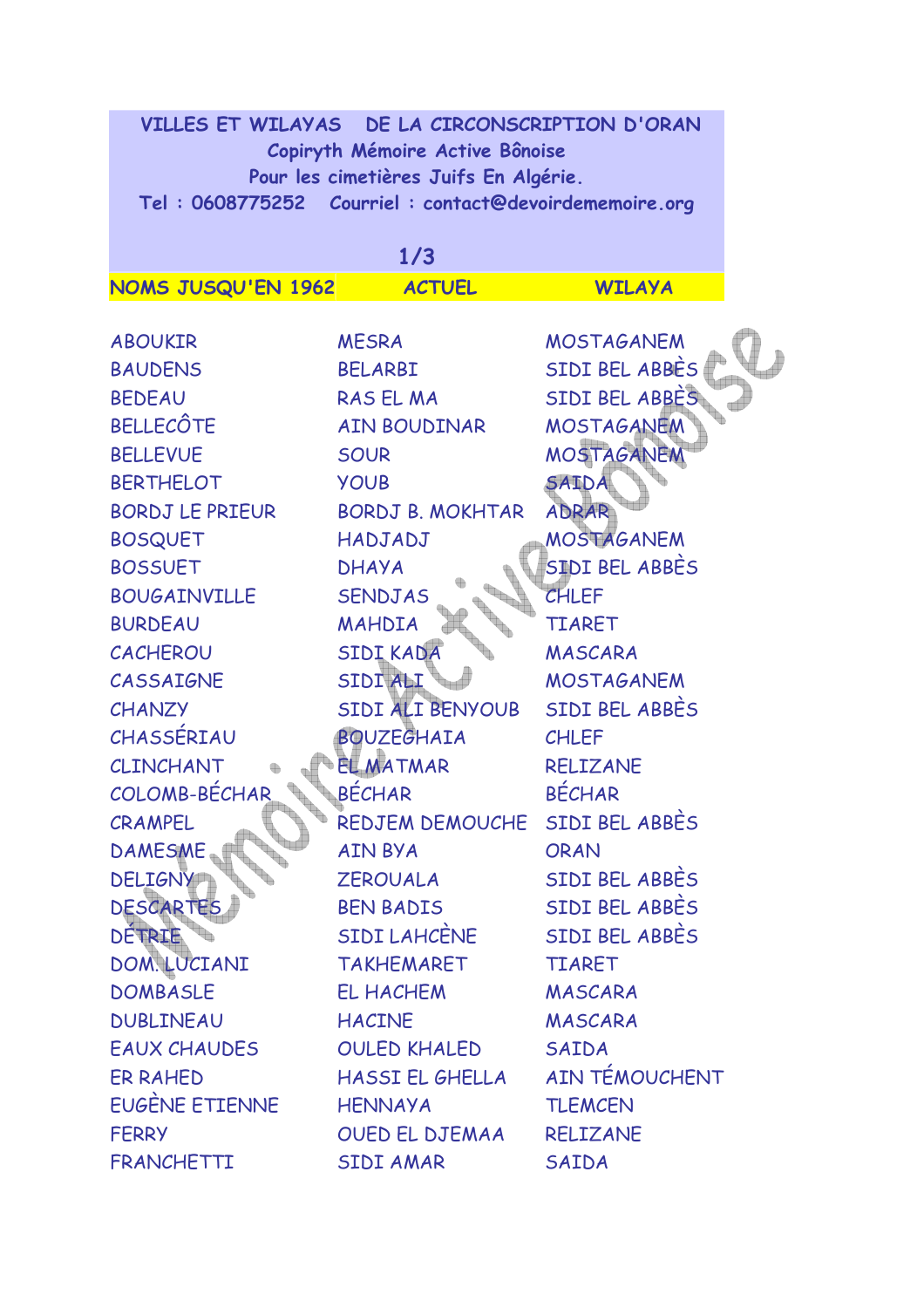| <b>FRANCIS GARNIER</b> | <b>BENI HAOUA</b>     | <b>CHLEF</b>          |
|------------------------|-----------------------|-----------------------|
| <b>FROMENTIN</b>       | <b>TADJENA</b>        | <b>CHLEF</b>          |
| <b>G. CLÉMENCEAU</b>   | <b>STIDIA</b>         | <b>MOSTAGANEM</b>     |
| GÉRYVILLE              | EL BAYADH             | EL BAYADH             |
| <b>INKERMANN</b>       | <b>OUED RHIOU</b>     | <b>RELIZANE</b>       |
| <b>KLÉBER</b>          | SIDI BEN YABKA        | <b>ORAN</b>           |
| <b>LAFERRIÈRE</b>      | <b>CHAABAT EL HAM</b> | AIN TÉMOUCHENT        |
| LAMARTINE              | EL KARIMIA            | <b>CHLEF</b>          |
| <b>LAMIGNIER</b>       | <b>BENI OUAZZANE</b>  | <b>ORAN</b>           |
| LAMORICIÈRE            | <b>OULED MIMOUN</b>   | <b>TLEMCEN</b>        |
| LAPASSET               | SIDI LAKHDAR          | <b>MOSTAGANE</b>      |
| LAVAYSSIÈRE            | <b>AIN YOUCEF</b>     | <b>TLEMCEN</b>        |
| <b>LEGRAND</b>         | <b>BEN FERCHA</b>     | <b>ORAN</b>           |
| <b>LES TREMBLES</b>    | SIDI HAMADOUCHE       | SIDI BEL ABBES        |
| <b>LOURMEL</b>         | EL AMRIA              | <b>AIN TÉMOUCHENT</b> |
| <b>MAGENTA</b>         | EL HAÇAIBA            | SIDI BEL ABBES        |
| <b>MALAKOFF</b>        | <b>OUED SLY</b>       | CHLEF                 |
| <b>MANGIN</b>          | EL BRAYA              | <b>ORAN</b>           |
| <b>MARNIA</b>          | <b>MAGHNIA</b>        | <b>TLEMCEN</b>        |
| <b>MARTIMPREY</b>      | AIN EL HADID          | <b>TIARET</b>         |
| <b>MASSENA</b>         | <b>OULED BEN AEK</b>  | <b>CHLEF</b>          |
| <b>MEGANE</b>          | Z'MALET EMIR AEK      | <b>TIARET</b>         |
| <b>MERCIER LACOMBE</b> | <b>SFISSEF</b>        | SIDI BEL ABBES        |
| <b>MOLIÈRE</b>         | BORDJ BOUNAAMA        | <b>TISSEMSILT</b>     |
| <b>MONTENOTTE</b>      | SIDI AKKACHA          | <b>CHLEF</b>          |
| <b>MONTGOLFIER</b>     | <b>RAHOUIA</b>        | <b>TIARET</b>         |
| NAZEREG-FLINOIS        | REBAHIA               | MASCARA               |
| <b>NEMOURS</b>         | GHAZAOUET             | <b>TLEMCEN</b>        |
| NOISY LES BAINS        | AIN NOUISSI           | <b>MOSTAGANEM</b>     |
| ORLEANSVILLE           | <b>CHLEF</b>          | <b>CHLEF</b>          |
| OUILLIS                | A/MALEK RAMDANE       | <b>MOSTAGANEM</b>     |
| PALAT                  | <b>MELLAKOU</b>       | <b>TIARET</b>         |
| <b>PALIKAO</b>         | <b>TEGHENIF</b>       | MASCARA               |
| <b>PAUL ROBERT</b>     | <b>TAOUGRITE</b>      | <b>CHLEF</b>          |
| <b>PERRÉGAUX</b>       | MOHAMMADIA            | MASCARA               |
| PICARD                 | KHADRA                | <b>MOSTAGANEM</b>     |
| POINTE ROUGE           | <b>SOUK EL BAGAR</b>  | <b>CHLEF</b>          |
| PONT DE L'ISSER        | <b>BENSEKRANE</b>     | <b>TLEMCEN</b>        |